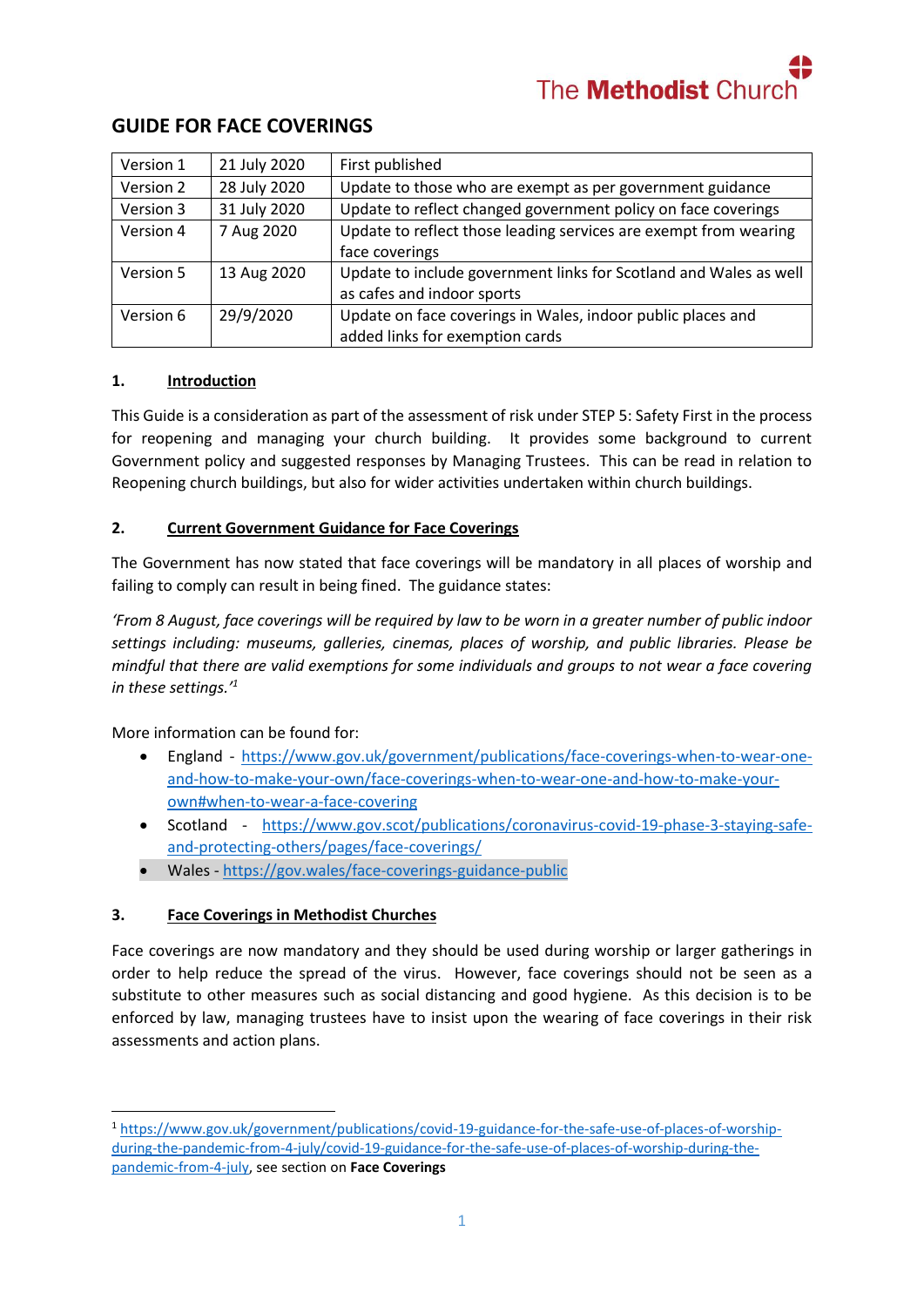# The **Methodist** Chu

To assist Managing Trustees in make this decision, the following scenarios also may be considered as a suitable situation where an individual or group could be required to wear a face covering:

- i. Settings where someone attending may be defined as 'clinically extremely vulnerable'.<sup>2</sup>
- ii. Settings where someone attending falls into a clinically vulnerable group.<sup>3</sup>
- iii. Those who are undertaking building cleaning roles.
- iv. Those who are undertaking pastoral roles and responsibilities.
- v. Those who undertake regular face-to-face meetings within their role.
- vi. Those who have a key role in welcoming those into a building, in whatever capacity.
- vii. Those who have a 'facilities manager' role in a building.
- viii. Those who may be meeting the general public on a regular basis.
- ix. Those visiting or providing pastoral support within someone's home.
- x. Those undertaking visits to or working with someone described in item i or ii above.

The provision of disposable face coverings for those attending a service who might wish to wear them is covered in the **[Guide to Reopening and Managing your Church Building](https://www.methodist.org.uk/for-churches/property/coronavirus-guidance-for-property/)**.

## **4. Those who are exempt from wearing a face covering**

The government states that those leading a service in a place of worship as well as volunteers who are assisting with activities such as reading, preaching or leading prayer do not need to wear a face covering when performing those aspects of the service. However, a face covering should be worn social distancing cannot be maintained and when distributing communion or other consumables.

The Government has produced a list of those who are not required to wear a face covering unless they wish to<sup>4</sup>:

- young children under the age of 11 (Public Health England do not recommended face coverings for children under the age of 3 for health and safety reasons);
- not being able to put on, wear or remove a face covering because of a physical or mental illness or impairment, or disability;
- if putting on, wearing or removing a face covering will cause you severe distress;
- if you are travelling with or providing assistance to someone who relies on lip reading to communicate;
- to avoid harm or injury, or the risk of harm or injury, to yourself or others;

 $\overline{a}$ 

In Wales - [https://gov.wales/guidance-on-shielding-and-protecting-people-defined-on-medical-grounds-as](https://gov.wales/guidance-on-shielding-and-protecting-people-defined-on-medical-grounds-as-extremely-vulnerable-from-coronavirus-covid-19-html)[extremely-vulnerable-from-coronavirus-covid-19-html](https://gov.wales/guidance-on-shielding-and-protecting-people-defined-on-medical-grounds-as-extremely-vulnerable-from-coronavirus-covid-19-html)

In Scotland - <https://www.gov.scot/publications/covid-shielding/pages/highest-risk-classification/>

3 See list of those defined as falling into a **Clinically vulnerable group** at In England - [https://www.gov.uk/government/publications/staying-alert-and-safe-social-distancing/staying](https://www.gov.uk/government/publications/staying-alert-and-safe-social-distancing/staying-alert-and-safe-social-distancing-after-4-july#clinically-vulnerable-people)[alert-and-safe-social-distancing-after-4-july#clinically-vulnerable-people](https://www.gov.uk/government/publications/staying-alert-and-safe-social-distancing/staying-alert-and-safe-social-distancing-after-4-july#clinically-vulnerable-people) In Wales - <https://gov.wales/people-increased-risk-coronavirus> In Scotland - https://www.gov.scot/publications/covid-shielding/

<sup>2</sup> See list of those defined as **Clinically extremely vulnerable** at

In England - [https://www.gov.uk/government/publications/guidance-on-shielding-and-protecting-extremely](https://www.gov.uk/government/publications/guidance-on-shielding-and-protecting-extremely-vulnerable-persons-from-covid-19/guidance-on-shielding-and-protecting-extremely-vulnerable-persons-from-covid-19)[vulnerable-persons-from-covid-19/guidance-on-shielding-and-protecting-extremely-vulnerable-persons-from](https://www.gov.uk/government/publications/guidance-on-shielding-and-protecting-extremely-vulnerable-persons-from-covid-19/guidance-on-shielding-and-protecting-extremely-vulnerable-persons-from-covid-19)[covid-19](https://www.gov.uk/government/publications/guidance-on-shielding-and-protecting-extremely-vulnerable-persons-from-covid-19/guidance-on-shielding-and-protecting-extremely-vulnerable-persons-from-covid-19)

<sup>4</sup> Refer to the government links on face coverings at the start of this document for more information